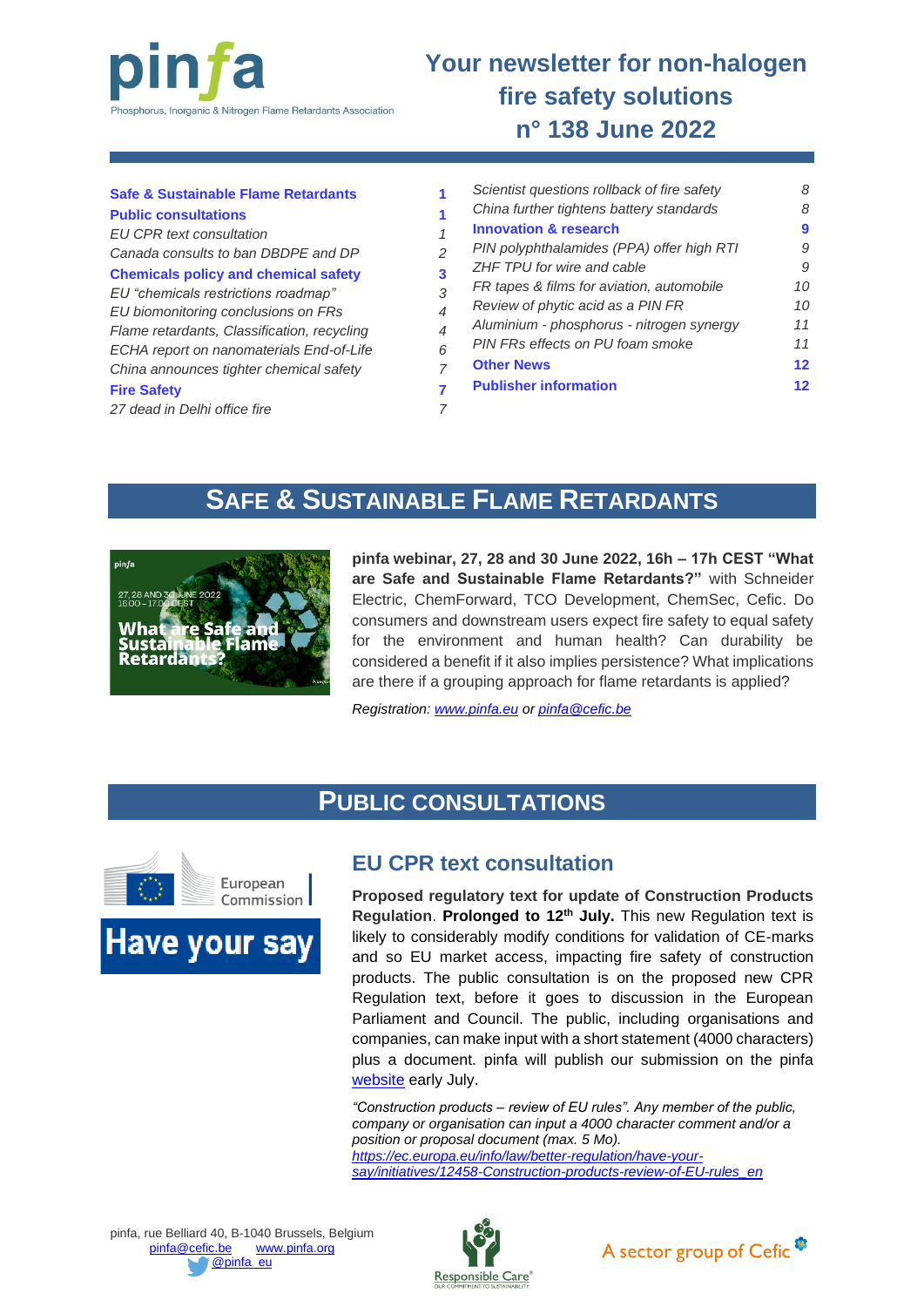



<span id="page-1-0"></span>

*Above: DBDPE Below: DecaBDE Diagrams from Wikipedia*

### **Canada consults to ban DBDPE and DP**

**To 28th July 2022: proposed bans of decabromodiphenyl ethane (DBDPE) and Dechlorane Plus (DP),** as well as on extension of existing bans on brominated FRs HBCD and PBDEs.

*Note: decabromodiphenyl ethane (DBDPE, ENIECS 262-680-7) is a different chemical from DecaBDE, which is a PBDE (polybrominated diphenylethers), and is already banned in Canada (see below), but its chemical structure is similar (see images left from Wikipedia).*

The risk assessments of DBDPE and DP concluded that they are persistent and widespread in Canada's environment, and that DBDPE, DP and breakdown products of PBDBE are potentially toxic. The proposal will add these two halogenated flame retardants to the Canada CEPA Schedule 1 list of Toxic Substances. The proposal would (after six months) prohibit the manufacture, use, sale and import of DBDPE and of Dechlorane Plus in Canada. For a three-year transitional period, exemptions could be authorised by permit in cases where no technically or economically feasible alternatives are available. Exemptions proposed are imports of compounds containing DBDPE for wire and cable manufacture for 5 years, vehicle and specific parts for 5 years, replacement parts for 20 years.

Dechlorane Plus is already under consideration by the Stockholm Convention for possible designation as a "POP", which would lead to a global ban, whereas this proposed regulation would be the first national ban on PBDBE worldwide.

For PBDEs, the proposals would reduce exemptions in the existing ban, to result in a complete ban except for vehicle parts to 2036 and certain existing or in-transit pellets (simplified). For HBCD, the changes would extend the existing ban on the substance HBCD and on extruded polystyrene containing HBCD, to result in a ban all articles containing HBCD, with limited exemptions for vehicle parts to 2035 and for existing articles.

*"Prohibition of Certain Toxic Substances Regulations, 2022 [Proposed]", Canada Government [HERE](https://pollution-waste.canada.ca/environmental-protection-registry/regulations/view?Id=2175) and Canada Gazette Part I, Vol. 156[, No. 20,](https://www.gazette.gc.ca/rp-pr/p1/2022/2022-05-14/html/reg2-eng.html) 14th April 2022 .*

*"Share your thoughts: Proposed Prohibition of Certain Toxic Substances Regulations, 2022", Comments deadline 28th July 2022 [https://www.canada.ca/en/environment-climate](https://www.canada.ca/en/environment-climate-change/corporate/transparency/consultations/consultation-proposed-prohibition-regulations.html)[change/corporate/transparency/consultations/consultation-proposed](https://www.canada.ca/en/environment-climate-change/corporate/transparency/consultations/consultation-proposed-prohibition-regulations.html)[prohibition-regulations.html](https://www.canada.ca/en/environment-climate-change/corporate/transparency/consultations/consultation-proposed-prohibition-regulations.html)*



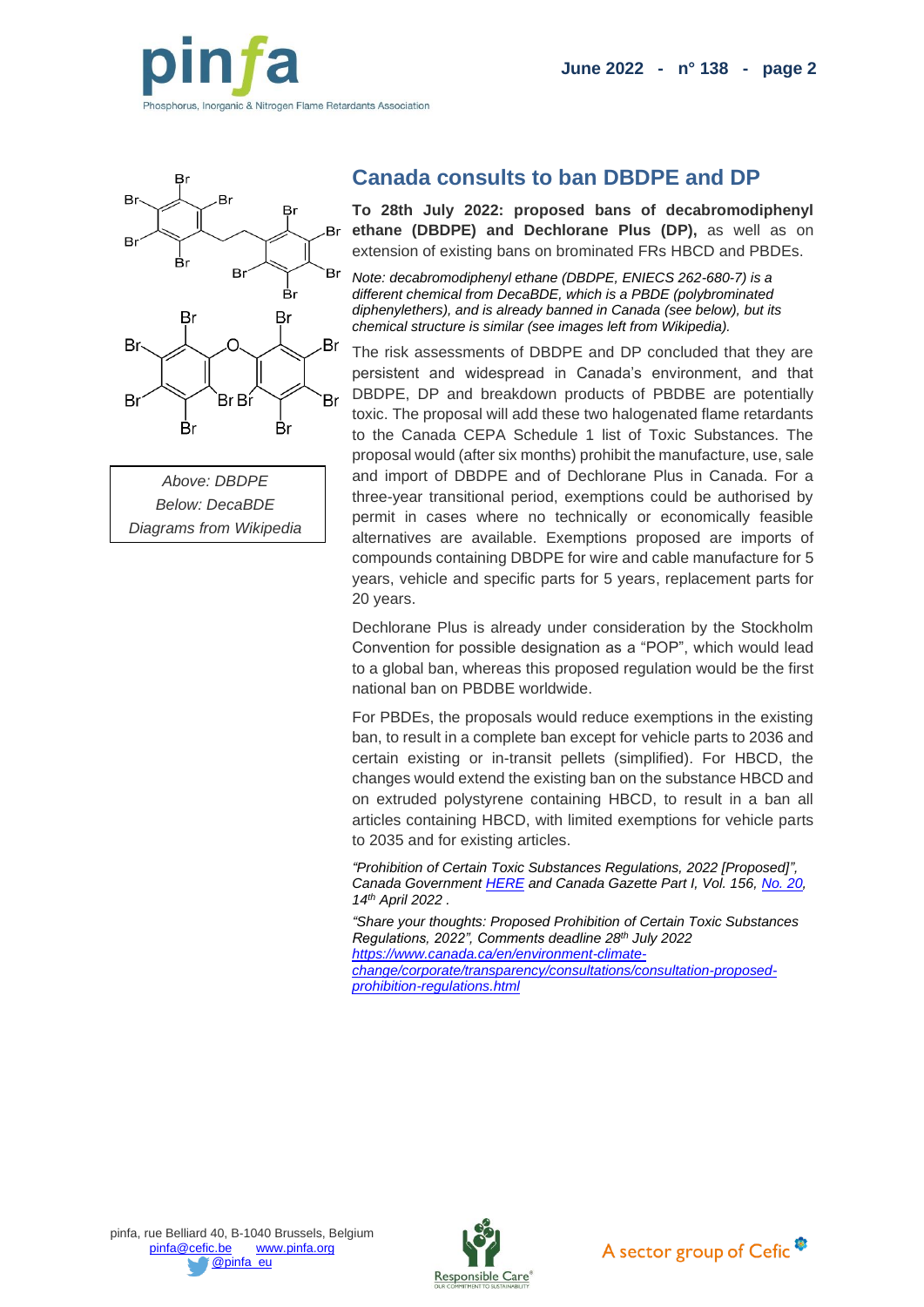

# **CHEMICALS POLICY AND CHEMICAL SAFETY**

<span id="page-2-1"></span><span id="page-2-0"></span>

#### **EU "chemicals restrictions roadmap"**

**The European Commission has published a "roadmap" of assessment priorities for chemicals for possible restrictions**. The Commission states that the roadmap "prioritises group restrictions for the most harmful substances to human health and the environment" as set out in the Green Deal Chemicals Strategy for Sustainability, and will become the basis for multiannual planning under REACH, to be regularly reviewed to ensure flexibility and progress. The Commission cites the Council (Member States) [position](https://www.consilium.europa.eu/media/48827/st06941-en21.pdf) for "prioritisation of restrictions for the most harmful chemicals to be covered by the generic approach for all uses and through grouping as an interim solution until the extension of the generic approach to risk management is fully implemented".

Chemicals proposed for possible restriction are listed under three "pools". Pools 0 and 2 are chemicals for which restrictions are already proposed or considered. Pool 1 is chemicals under consideration by the Commission, ECHA or Member States but not yet on the Community Rolling Action Plan (CoRAP).

The following chemicals relevant to flame retardants are included in the roadmap:

- Pool1:
	- Commission Request n°3: "Organophosphate flame retardants (OPFRs) …. TCEP, TCPP, TDCP". \*

- Commission Request n°8: Flame retardants – group. "ECHA will prepare an overall strategy on flame retardants by 2022, … The substances in scope are in principle all flame retardants, and there will be particular focus on brominated flame retardants and their prioritisation for restrictions. …"

- Potential restrictions under discussion n°4: Borates – group.

- Groups where CLH or candidate listing to be carried out with restriction as suggested risk management n°2: Simple manganese compounds and n°4: Acrylates and methacrylates

- Pool 0 and pool 2:
	- ECHA/Commission request:
	- Medium chain chlorinated paraffins (MCPPs)
	- Member States:

Dechlorane Plus

• Annex II - Overview of Article 69(2) assessments: HBCDD, TCEP, trixylyl phosphates, sodium perborate perboric acid sodium salt.

Cefic's Statement on the Restrictions Roadmap calls for a clear implementation process which takes into account impacts on the value chain, and for sufficient resourcing and expertise to be ensured within regulators, in particular ECHA.

*\* TCEP = tris(2-chloroethyl) phosphate, TCPP = tris(2-chloro-1-methylethyl) phosphate, TDCP = (TCPP), tris[2 chloro-1-(chloromethyl)ethyl] phosphate.*

*"Sustainable Chemicals: The Commission advances work on restrictions of harmful chemical substances", European Commission 25th April 2022 [https://ec.europa.eu/growth/news/sustainable-chemicals-commission](https://ec.europa.eu/growth/news/sustainable-chemicals-commission-advances-work-restrictions-harmful-chemical-substances-2022-04-25_en)[advances-work-restrictions-harmful-chemical-substances-2022-04-25\\_en](https://ec.europa.eu/growth/news/sustainable-chemicals-commission-advances-work-restrictions-harmful-chemical-substances-2022-04-25_en)*

*SWD 2022 128 (25th April 2022) "Commission working document. Restrictions Roadmap under the Chemicals Strategy for Sustainability" [https://ec.europa.eu/growth/news/sustainable-chemicals-commission-advances-work](https://ec.europa.eu/growth/news/sustainable-chemicals-commission-advances-work-restrictions-harmful-chemical-substances-2022-04-25)[restrictions-harmful-chemical-substances-2022-04-25](https://ec.europa.eu/growth/news/sustainable-chemicals-commission-advances-work-restrictions-harmful-chemical-substances-2022-04-25)*

*"Cefic Statement on the Restrictions Roadmap", 25th April 2022 [https://cefic.org/media-corner/newsroom/cefic](https://cefic.org/media-corner/newsroom/cefic-statement-on-the-restrictions-roadmap/)[statement-on-the-restrictions-roadmap/](https://cefic.org/media-corner/newsroom/cefic-statement-on-the-restrictions-roadmap/)*



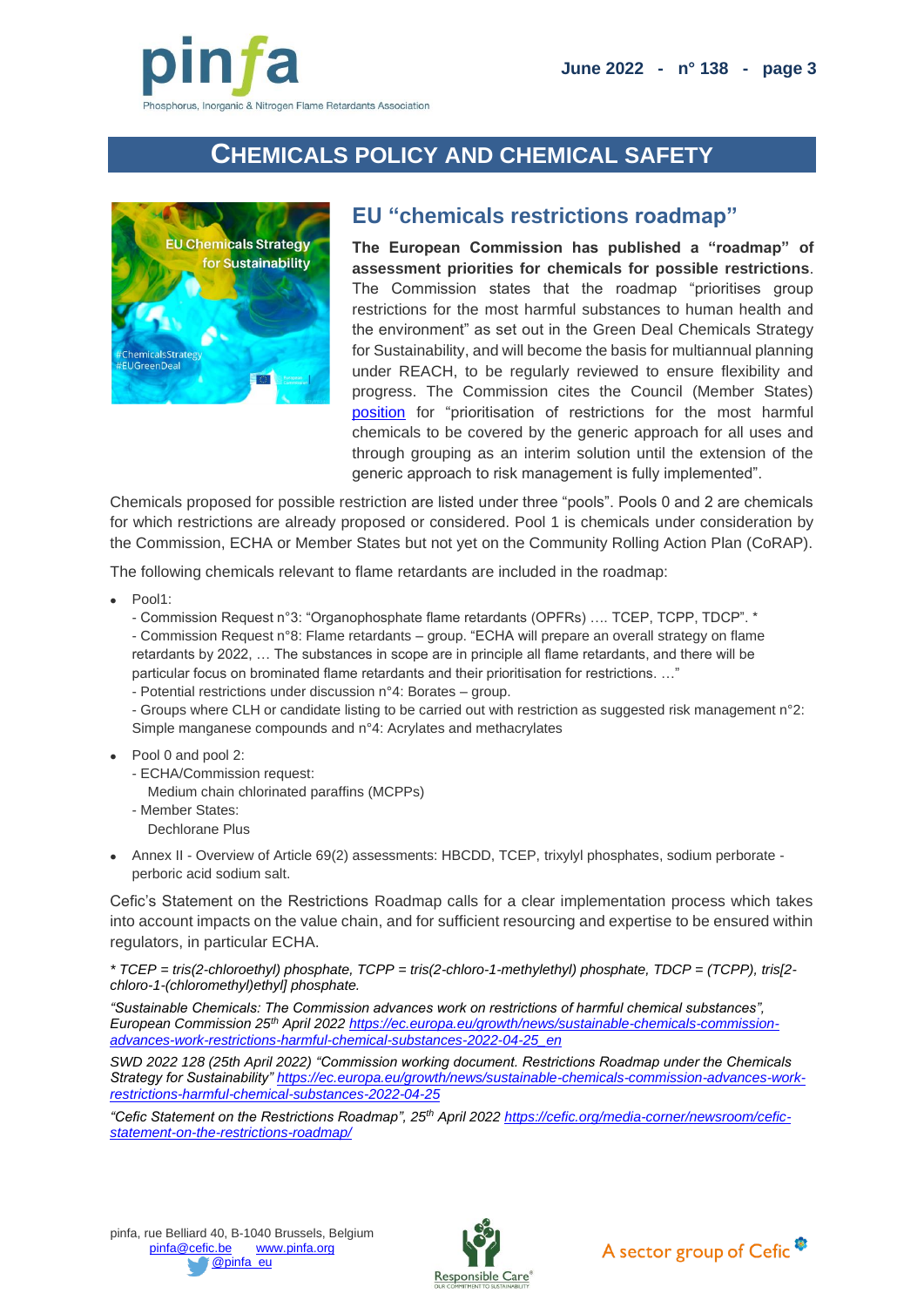**June 2022 - n° 138 - page 4**



<span id="page-3-0"></span>

science and policy for a healthy future

## **EU biomonitoring conclusions on FRs**

**HBM4EU conference says data is inadequate for 60+ current use FRs, suggests potential endocrine disrupting concerns.**  The EU-funded HBM4EU human biomonitoring project (Horizon2020) is coordinated by the German Environment Agency UBA and involves several European Agencies (EEA, EFSA, ECHA), WHO and governments of 30 countries. At the project final conference, (27-28 April 2022), Lisa Melymuk, Masaryk University (Czech Republic) presented the project conclusions on flame retardants. The project considered "legacy" brominated FRs (PBDEs, HBCDDs: now restricted, but continuing to be found in products, humans, the environment), 35 currently used halogenated FRs (brominated, chlorinated) and 14 current non-halogenated FRs (including phosphorus and nitrogen based FRs). Conclusions presented suggest a possible link between legacy brominated FRs PBDEs and ADHD (Attention Deficit Hyperactivity Disorder) and evidence of endocrine disrupting activity (ED) for current use FRs, both halogenated FRs (TDCIPP, TBBPA) and non-halogenated phosphate esters (TPhP, TMPP). Several other FRs may have potential for ED, but the evidence is inconclusive (see [Bajard et al.](https://doi.org/10.1016/j.envint.2021.106550), 2021, summarised in pinfa Newsletter n°125). Similarities in FR (anti-androgenic) ED profiles suggest that presence of multiple FRs in products, air, dust and diet may lead to ED effects due to the cumulative effect of low level exposures to multiple FRs. It is stated that for current use FRs, overall, toxicological data is limited, epidemiological data very limited, and data on human exposure via food is limited. In particular, for current use FRs, data on possible ED effects (in vivo, mechanistic, in vitro ED activity data) is considered inadequate.

*"Flame retardants from Europe. Results and policy implications", L. Melymuk, HBM4EU final conference, 27-28 April 2022 <https://www.hbm4eu.eu/result/hbm4eu-final-conference/> HBM4EU video on Flame Retardants (2 ½ minutes) <https://www.youtube.com/watch?v=wW12ZNYS5bU>*

<span id="page-3-1"></span>

### **Flame retardants, Classification, recycling**

**Analysis of 69 FRs suggests that 12 (7 halogenated/ATO, 5 PIN) may lead to Classification of plastic wastes**, so posing a regulatory obstacle to recycling. In total, 23 out of 69 FRs are identified as potentially posing regulatory obstacles to recycling: 16 halogenated (2 no longer used, 7 Classified, 7 under ECHA evaluation) and 7 PIN (5 Classified, 2 under ECHA evaluation).

Data on flame retardant use, including concentrations susceptible to be used in plastics, and Hazard Classification statements, were collated from the Plastics Additives Initiative [\(PAI\)](https://echa.europa.eu/fr/plastic-additives-initiative), ECHA, the pinfa website and FR manufacturers catalogues. A list of 69 flame retardants used in the EU was established from these sources and, within this list, twelve FRs were identified as susceptible to be present in plastics at concentrations leading to Classification of endof-life plastics as Hazardous waste.

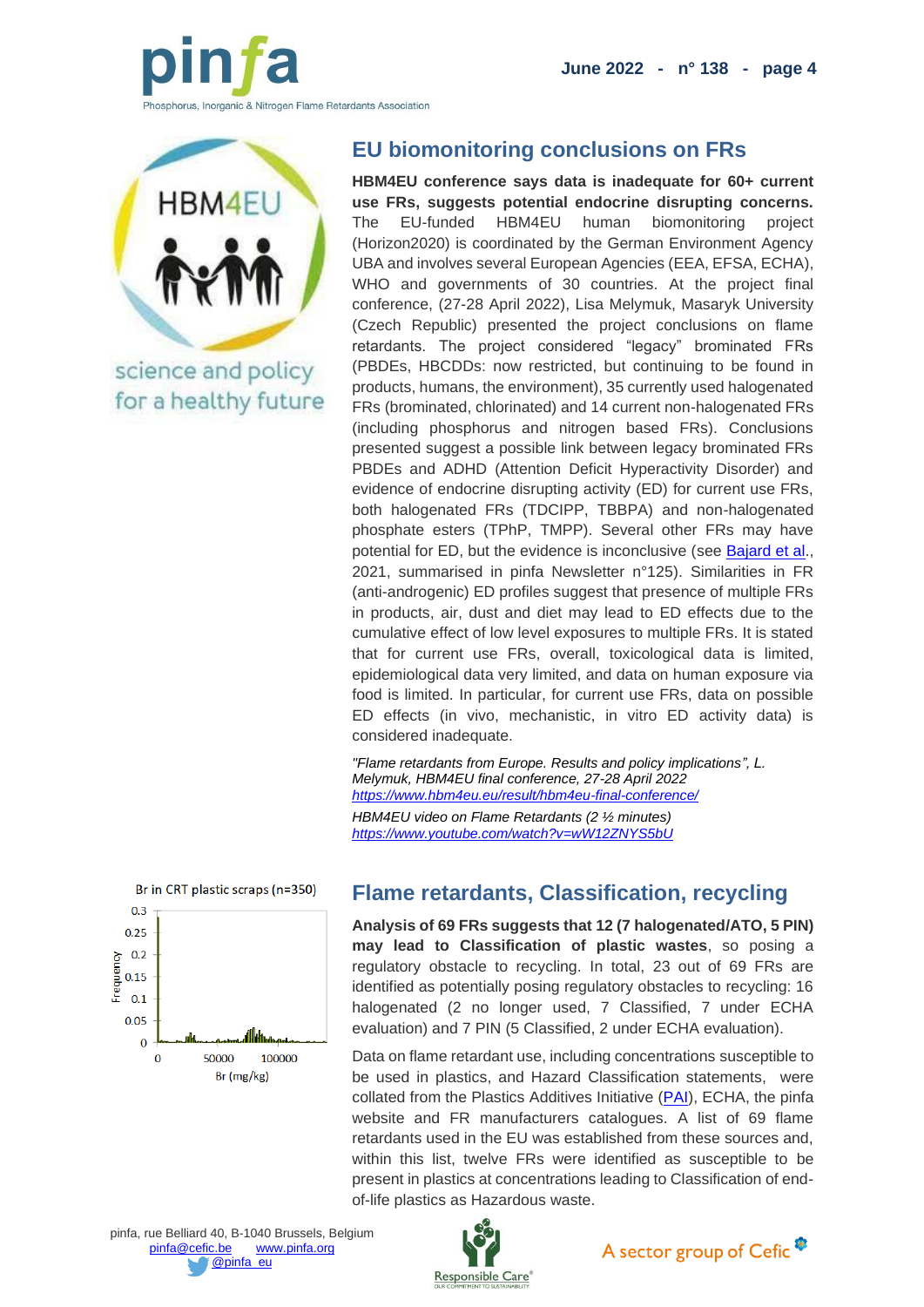

Sorting and management options for plastics containing these FRs are discussed, concluding that the concentration limit for sorting of 0.2% bromine should be maintained because this includes all the brominated flame retardants currently under reassessment by ECHA.

Seven of the twelve currently-used FRs identified as susceptible to lead to Hazardous Classification of plastic wastes are halogenated FRs and their synergists:

- *[not counted – banned] HBCDD, EINECS 221-695-9 = Hexabromocyclododecane (POP and other)*
- *[not counted – banned] DecaBDE, EINECS 214-604-9 = Bis(pentabromophenyl) ether (POP and other)*
- TBBPA, EINECS 201-236-9 = 2,2',',6'-tetrabromo-',4'-isopropylidenediphenol (H410)
- DBNPG, EINECS 221-967-7 = Dibromoneopentyl glycol = 2,2-Bis(bromomethyl)-1,3-propanediol = 2,2 bis(bromomethyl)propane-1,3-diol
- TBNPA, EINECS 253-057-0 = Tribromoneopentyl alcahol
- TBP, EINECS 204-278-6 = 2.4.6-tribromophenol
- TDCP, EINECS 237-159-2 = Tris[2-chloro-1-(chloromethyl)ethyl] phosphate (H351, H411)
- MCCP = Alkanes, C14-17, chloro (PBT, H400, H410, H362)
- ATO = Diantimony Trioxide (H351)

#### Five are non-halogenated FRs:

- Reaction mass of p-t-butylphenyl diphenyl phosphate and bis(p-t-butylphenyl) phenyl phosphate and triphenyl phosphate (H410, H411), EINECS 700-9990-0
- PIP = TrTPP, EINECS 273-066-3 = Phenol, isopropylated, phosphate (3:1) (H361, H410, H411)
- Dimethyl propylphosphonate (H360), EINECS 242-555-3
- Melamine =  $1,3,5$ -triazine-2,4,6-triamine (H361)
- Melamine cyanurate = 1,3,5-triazine-2,4,6(1H,3H,5H)-trione, compound with 1,3,5-triazine-2,4,6-triamine (1:1) (H373)

In addition to the above, it is noted that ECHA re-assessment is underway for 12 FRs, of which 4 are already listed above (TBBPA, DBNPG, PIP, TDCP) plus an additional 6 halogenated and 2 non-halogenated FRs:

- 2,4,6-tris(2,4,6-tribromophenoxy)-1,3,5-triazine (PBT), EINECS 426-040-2
- DBDPE, EINECS 262-680-7 = Decabromodiphenyldioxyethane = 1,1'-(ethane-1,2 diyl)bis[pentabromobenzene] (PBT),
- EBTBP, EINECS 251-118-6 = Ethylene-bistetrabromophthalimide = N,N'-ethylenebis(3,4,5,6 tetrabromophthalimide) (PBT)
- FR720, EINECS 244-617-5 = Tetrabromobisphenol A, bis  $(2,3$ -dibromopropyl ether)) = 1,1'-(isopropylidene)bis[3,5-dibromo-4-(2,3-dibromopropoxy)benzene] (PBT, ED)
- 1,1'-(isopropylidene)bis[3,5-dibromo-4-(2,3-dibromo-2-methylpropoxy)benzene] (ED), EINECS 306-832-3
- Dechlorane plus, EINECS 236-948-9 = Dodecachlorodimethan-o-dibenzocyclooctane (PBT, POP)
- $EINECS 252-813-7 = 6H\{-dibenz[c, e] [1, 2] 0xanabosphorin 6-oxide (SS = skin sensitisina)$
- TEP, EINECS 201-114-5 = Triethyl phosphate (H302)

*Graphic: Distribution of total bromine in the dense fraction of plastic scraps of screens, mainly cathode ray tubes (CRT) (from Hennebert 2019, [Proceedings](https://cisapublisher.com/product/proceedings-sardinia-2019/) of the 17th International Waste Management and Landfill Symposium (Sardinia 2019), 30/09 – 04/10/2019, Cagliari, Italy – with permission).*

*"Hazardous properties of brominated, phosphorus, chlorinated, nitrogen and mineal flame retardants in plastics which may hinder their recycling", P. Hennebert, Detritus, Volume 17, December 2021, pages 49-57 <https://doi.org/10.31025/2611-4135/2021.15142>*

*"The substitution of regulated brominated flame retardants in plastic products and waste and the declared properties of the substitutes in REACH", P. Hennebert, Detritus, Volume 16, 2021, pages 16-25 <https://doi.org/10.31025/2611-4135/2021.15122>*



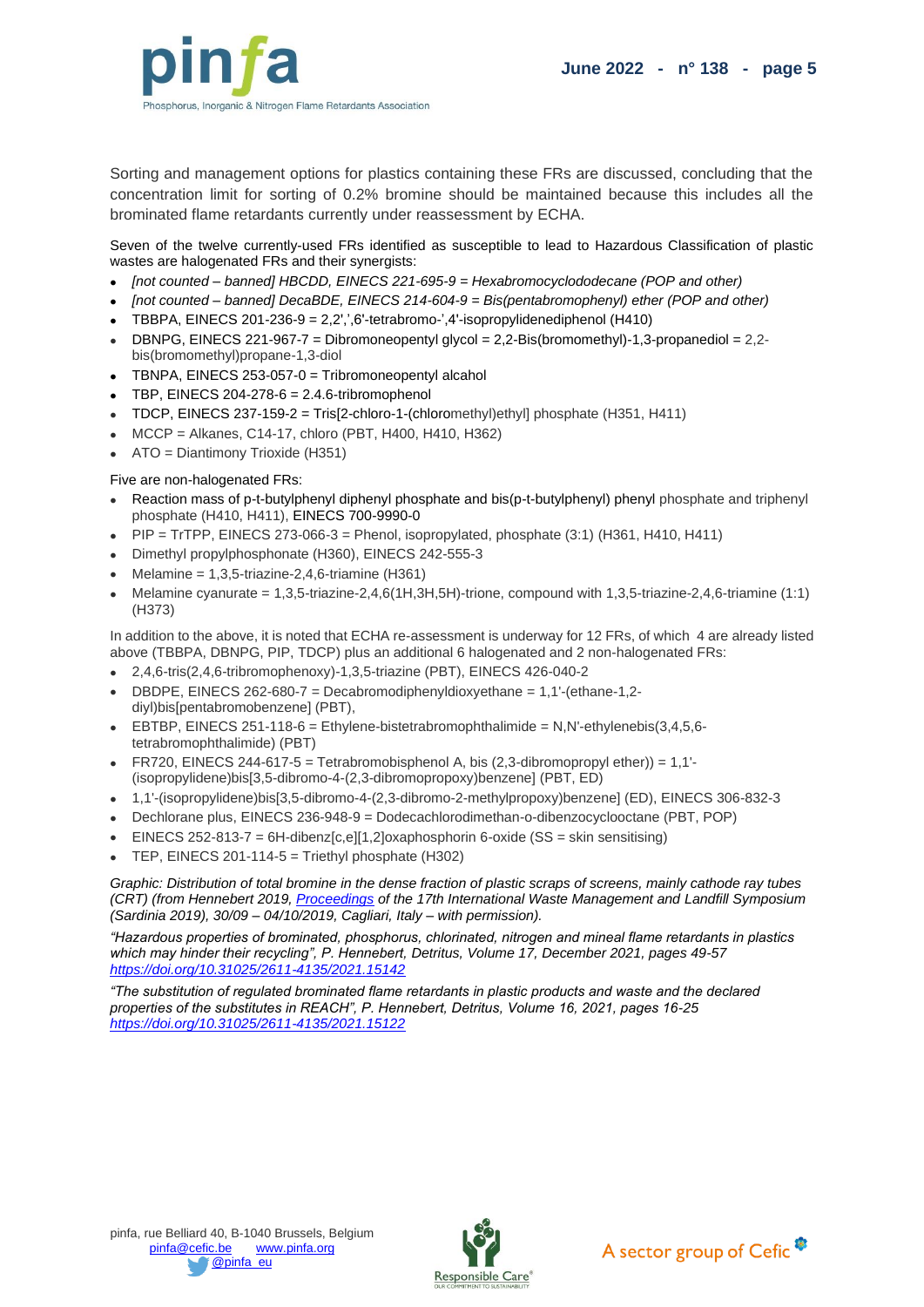

<span id="page-5-0"></span>

### **ECHA report on nanomaterials End-of-Life**

**EU report calling for research on recycling and environmental impacts of nano-materials is relevant for PIN FRs**. The 130-page report from ECHA (European Chemicals Agency) and EUON (European Union Observatory for Nanomaterials) states that nanofillers have "potential to contribute to increasing recycling rates of waste and the quality of the recycled products" but on the other hand it is indicated "the environmental and human health impact of nanoparticles has not yet been fully investigated; reports about the recyclability of nano-enhanced secondary products and materials are absent". The report notes a lack of data concerning the "toxicity of incineration residues from the combustion of waste containing nanomaterials", but refers to three studies based on in-vitro cell tests (summarised below). The report's recommendations include: developing public datasets of presence of nano-materials in products; field research on exposure to nano-materials in waste management and recycling; improving scientific evidence on the relationship between in vitro data and real risk associated with exposure.

- Chivas-Joly 2019: tested cytotoxicity of soot (particulate matter in gas) and residual ash from incineration of EVA containing 5 wt% aluminium PIN nano-fillers (alumina, boehmite). The residual ash was not cytotoxic, whereas soots from nano-filled EVAs were cytotoxic, and the cytotoxicity of boehmite-EVA soot was higher than that of pristine boehmite.
- Vejerano 2015: tested oxidative potential, cytotoxicity and genotoxicity of particles resulting from incineration of pure nano-materials and of paper and plastics containing them at 0.1 – 10 wt% (inc. silver, nickel, titanium cerium, carbon  $C_{60}$ , iron and other metals). Most of the nanomaterials ended up in bottom ash: mostly < 1% in particulate matter (soot), except for  $C_{60}$  (one quarter in soot). Silver, titanium and  $C_{60}$  nano-particles showed oxidative potential in soot, whereas iron, nickel and cerium did not. None of the nanofillers significantly modified cytotoxicity or genotoxicity of the soot.
- Stueckle 2019: one nano-clay (bentonite) and three surface-modified clays (smectite clays with organic coatings) were tested for toxic effects on lung cells, pristine and ash after combustion at 550 – 900 °C. Results show that the combustion modifies the cell toxicity of the nano-clays.

Other studies not cited in the ECHA – EUON report address the release of nano-materials, not used as flame retardants, from polymer composites. Kotsilkov 2018 tested graphene and carbon nanotubes @ 3 wt% in PLA films, showing that these are largely eliminated in incineration at 850°C but may be found in ash in combustion at lower temperatures. Greiner 2021 (see pinfa Newsletter n°123) showed that phosphorus PIN flame retardants can reduce emissions of respirable carbon fibre particles from composites in fires (see also Laura Greiner in pinfa Newsletter n°105).

*"Study on the Product Lifecycles, Waste Recycling and the Circular Economy for Nanomaterials", RPA for European Union Observatory for Nanomaterials (EUON), Reference: ECHA-22-R-11-EN, ISBN: 978-92-9468- 014-3, November 2021 [https://euon.echa.europa.eu/documents/2435000/3268576/nano\\_lifecycles\\_euon\\_en.pdf/](https://euon.echa.europa.eu/documents/2435000/3268576/nano_lifecycles_euon_en.pdf/) "Physical, morphological and chemical modification of Al-based nanofillers in by-products of incinerated nanocomposites and related biological outcome", C. Chivas-Joly et al. J. Hazardous Materials, Elsevier, 2019, 365, pp.405-412<https://doi.org/10.1016/j.jhazmat.2018.10.029>*

*"Toxicity of particulate matter from incineration of nanowaste", E. Vejerano et al., Environ. Sci. Nano, 2015, 2, 143–154 <https://doi.org/10.1039/C4EN00182F>*

*"Impacts of Organomodified Nanoclays and Their Incinerated Byproducts on Bronchial Cell Monolayer Integrity", T. Stueckle et al., Chem Res Toxicol. 2019 December 16; 32(12): 2445–2458 <https://doi.org/10.1021/acs.chemrestox.9b00277>*

*"Prevention of the formation of respirable fibers in carbon fiber reinforced epoxy resins during combustion by phosphorus or silicon containing flame retardants", L. Greiner et al., Polymer Degradation and Stability 185 (2021) 109497 <https://doi.org/10.1016/j.polymdegradstab.2021.109497>*



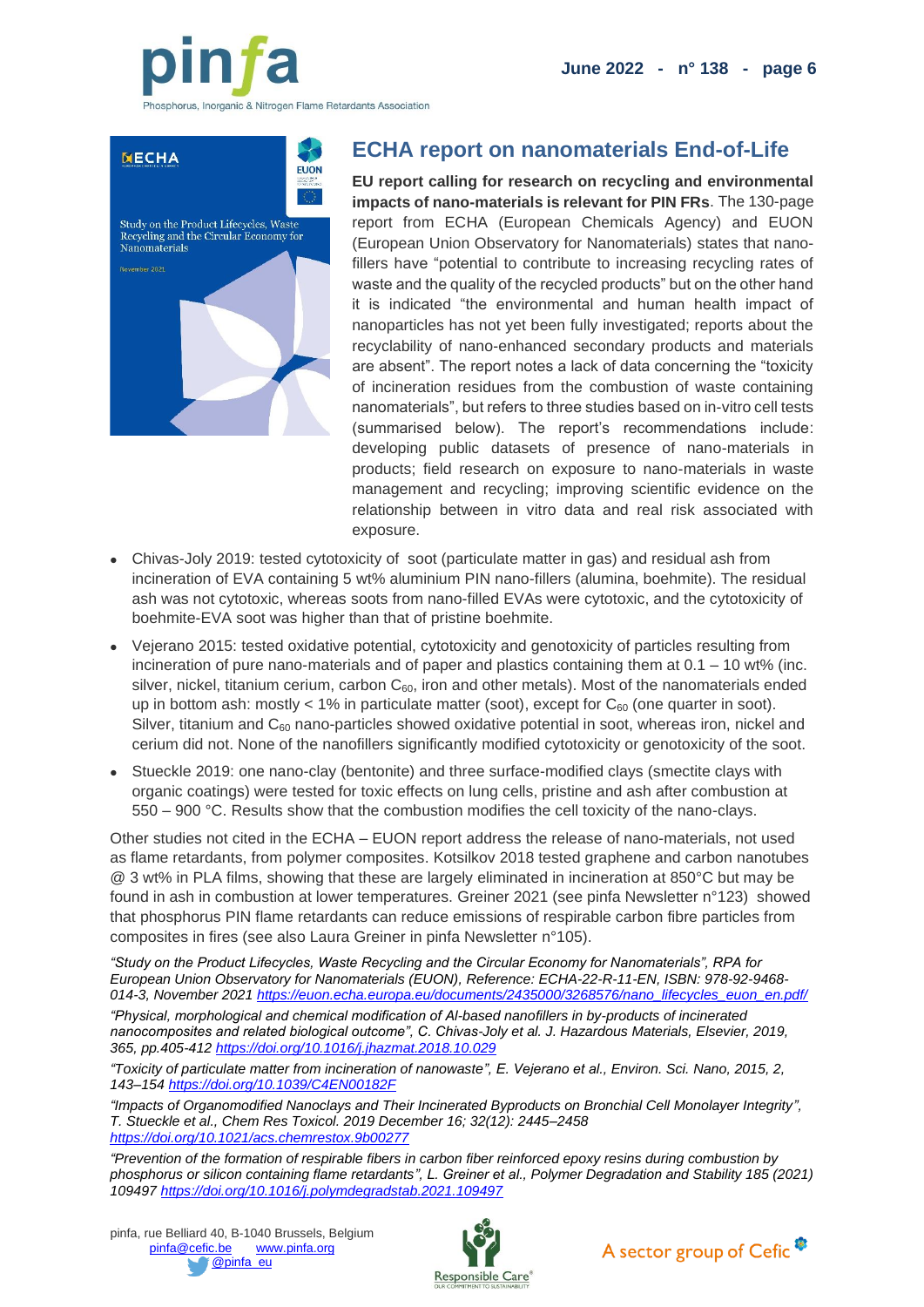**June 2022 - n° 138 - page 7**



<span id="page-6-0"></span>

#### **China announces tighter chemical safety**

**New Pollutants Control Action Plan will drive chemical data, assessment and regulation over the coming three years**. The new Government Plan, published May 2022, will go considerably further than the current lists of priority controlled chemicals published in China, which include partial or total bans on four halogenated flame retardants (HBCD, DecaBDE, SCCPs, DechloranePlus). The new Plan aims to complete national data collection on chemicals by end 2023, complete risk screening of high concern and high volume chemicals, publish a list of new pollutants subject to priority controls before end 2022, publish a dynamic inventory of new pollutants before end 2025, implement risk control measures (restrictions, emissions limits) and establish a new regulatory framework for chemicals and for environmental management of toxic and hazardous substances. The China Ministry for Ecology and Environment (MEE) has [indicated](https://www.reach24h.com/ko/news/industry-news/chemical/china-released-action-plan-for-new-pollutants-treatment.html) four types of new pollutants of concern: POPs, endocrine disruptors, antibiotics and microplastics.

*"China publishes final version of new pollutants action plan" ChemicalWatch 25th May 202[2 https://chemicalwatch.com/489928/china](https://chemicalwatch.com/489928/china-publishes-final-version-of-new-pollutants-action-plan)[publishes-final-version-of-new-pollutants-action-plan](https://chemicalwatch.com/489928/china-publishes-final-version-of-new-pollutants-action-plan)*

*China New Pollutant Control Action Plan (MEE), in Chinese [http://www.gov.cn/zhengce/content/2022-05/24/content\\_5692059.htm](http://www.gov.cn/zhengce/content/2022-05/24/content_5692059.htm)*

# **FIRE SAFETY**

<span id="page-6-2"></span><span id="page-6-1"></span>

### **27 dead in Delhi office fire**

**The deadly fire in a four-storey commercial building, Mundka, Delhi, is thought to have been caused by a short-circuit**. The fire 13<sup>th</sup> May 2022, indicated to have started in the offices of a CCTV camera manufacturing company, killed 27 and injured over 40. Media reports suggest that the building, in which some 70 persons were working, did not have fire safety certification, and had no fire escape door and no fire extinguishers. The fire service states that most victims died of asphyxiation.

*"Delhi office fire: Dozens killed as fire sweeps through building", BBC date 14th May 2022 <https://www.bbc.com/news/world-asia-india-61445600>*

*"India: 27 people killed after fire rips through Delhi office block. Dozens injured as official says building had no fire exit and most died 'due to asphyxiation'", The Guardian, 14th May 2022* 

*[https://www.theguardian.com/world/2022/may/14/india-27-people-killed](https://www.theguardian.com/world/2022/may/14/india-27-people-killed-after-fire-rips-through-delhi-office-block)[after-fire-rips-through-delhi-office-block](https://www.theguardian.com/world/2022/may/14/india-27-people-killed-after-fire-rips-through-delhi-office-block)*





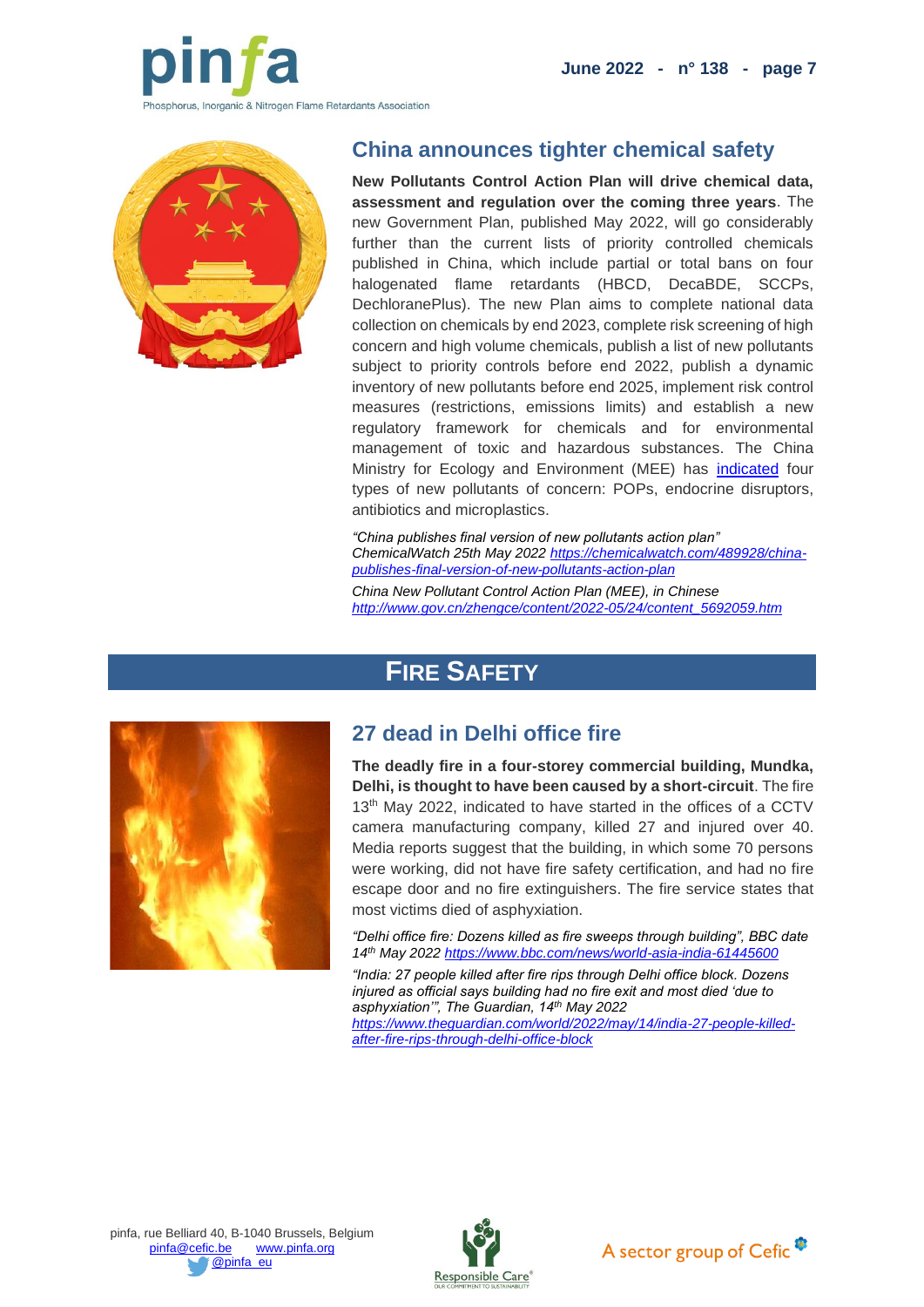

<span id="page-7-0"></span>

# **Scientist questions rollback of fire safety**

"**Flame retardant chemicals do work … are an important part of our fire safety protection systems " says Alexander Morgan**, a global leading fire expert at University of Drayton, USA. In a 3-page, independent article (no financial support from any organisation) in the Journal of Fire Sciences, supported by nearly thirty science references, Dr. Morgan considers that "It is a blatant falsehood that flame retardants do not work, and it is something that all fire safety scientists should speak up about". Flame retardants, he underlines, are effective in the fire scenarios for which they are designed, but cannot be effective in all situations. That is a reason to develop new FRs for new challenges (such as lithium ion batteries), not to abandon fire safety. Dr. Morgan also underlines that some flame retardants have been found to be problematic for health or the environment, but that others are known to be safe, citing the inorganic PIN FR MDH (magnesium hydroxide) which is also the active ingredient of the stomach calming tablets "Milk of Magnesia". Fire safety should not be rolled-back "because someone does not want to use FR chemicals. It is possible to have fire safety AND environmental safety".

*"The well-meaning but misguided rollback of fire safety in the United States", A. Morgan, J. Fire Sciences <https://doi.org/10.1177/07349041221096609>*

<span id="page-7-1"></span>

### **China further tightens battery standards**

**China announces update of Lithium Ion battery technology standards. This follows new standards for EVs in 2021**. From 1st January 2021, three new standards are applicable in China: GB 18384-2020 Safety Requirements for Electric Vehicles (includes battery fault alarm requirements, vehicle waterproofing, battery insulation and electrical safety), GB 38032-2020 Safety Requirements for Electric Passenger Cars (collision protection of batteries in vehicles, charging systems, fire resistance requirements for high-voltage components) and GB 38031-2020 Safety Requirements for Power Storage Battery for Electric Vehicles (battery cell, module and cover safety requirements, including mechanical and fire resistance). China also has conditions applicable to companies manufacturing lithium ion batteries in China: % of turnover spent on R&D, monitoring of uniformity of electrodes in manufacturing, capacity to test battery faults and resistance after battery assembly, etc. In December 2021, China announced revision of its lithium ion battery standards, with the aim of promoting technological progress in industry.

*"Strategies to meet new safety standards for electric vehicle batteries in China" 17th June 2021 [https://www.exponent.com/knowledge/thought](https://www.exponent.com/knowledge/thought-leadership/2021/06/safety-standards-electric-vehicle-batteries-china/)[leadership/2021/06/safety-standards-electric-vehicle-batteries-china/](https://www.exponent.com/knowledge/thought-leadership/2021/06/safety-standards-electric-vehicle-batteries-china/)*

*"China issues a new industry standard for lithium-ion batteries", 11 December 202[1 https://www.gizchina.com/2021/12/11/china-issues-a](https://www.gizchina.com/2021/12/11/china-issues-a-new-industry-standard-for-lithium-ion-batteries/)[new-industry-standard-for-lithium-ion-batteries/](https://www.gizchina.com/2021/12/11/china-issues-a-new-industry-standard-for-lithium-ion-batteries/)*



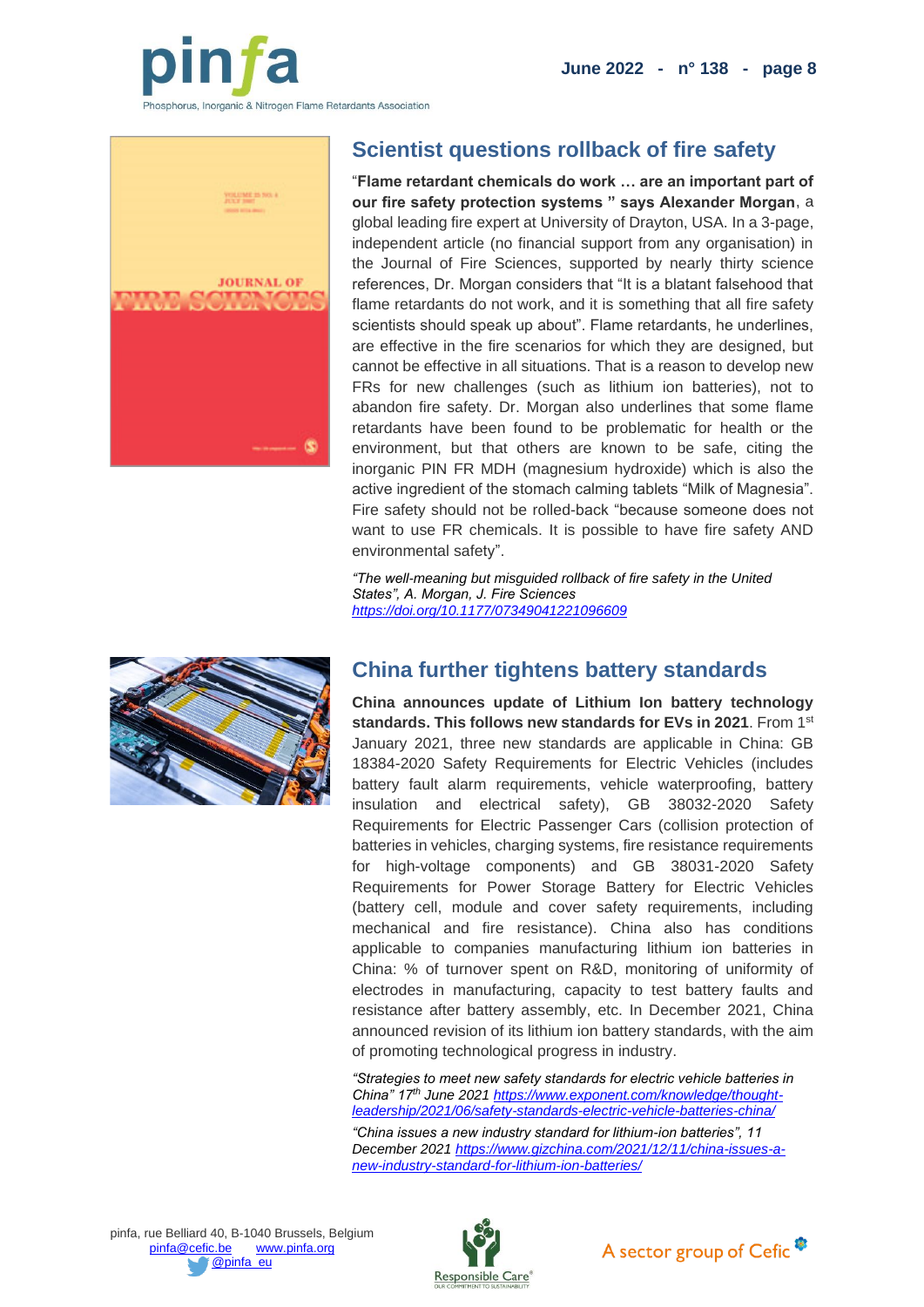

# **INNOVATION & RESEARCH**

<span id="page-8-1"></span><span id="page-8-0"></span>

## **PIN polyphthalamides (PPA) offer high RTI**

**BASF's latest PIN flame retardant PPA grades provide thermal stability, high electrical insulation and low water uptake**. The PIN FR polyphthalamide (PPA) range includes compounds based on PA9T, PA66/6T, PA6T/66 and PA6T/6. These offer ease of processing, electrical RTI up to 160°C. The absence of halogens to EN 50642 avoids corrosion and possible failure of electrical systems. PIN flame retardants ensure UL 94 V-0 down to 0.4 mm, as per cable management standard CMS EN 50654 (2018-5). Low water uptake and resilience of mechanical and electrical properties (dielectrical strength) at high temperatures ensure reliability with ageing and suitability for e.g. consumer electronics, transport applications, electric vehicles, miniature circuit-breakers, wire-board and board-board connectors, switch gear and sensors. BASF offer a total of over 50 compound grades of PPA for injection molding and extrusion.

*"New flame-retardant polyphthalamides for stable electronic components without corrosion", BASF press release, 25th April 2022 [https://www.basf.com/global/en/media/news-releases/2022/04/p-22-](https://www.basf.com/global/en/media/news-releases/2022/04/p-22-210.html) [210.html](https://www.basf.com/global/en/media/news-releases/2022/04/p-22-210.html)*

<span id="page-8-2"></span>

## **ZHF TPU for wire and cable**

**Lubrizol's new ESTANE® ZHF (zero halogen flame retardant) TPU offers performance, aesthetic quality and UL 105°C rating**. The TPU (thermosplastic polyurethane) is DIN VDE 282 (standard for flexible insulated sleeving) uses PIN flame retardants (nonhalogenated) to achieve UL 94 V-0 (2 mm) fire performance and passes Cable Flame Test UL-1581 sec. 1061 down to 8 mm cables. High mechanical properties include ultimate elongation of 460% suitable for applications including industrial and consumer electrical equipment and fibre optic cables. The ZHF resins can also be applied in robotics, data/communication cables, electric vehicle (EV) charging cables and mining and marine cables.

*Image Courtesy of The Lubrizol Corporation*

*"Lubrizol Launches Unique ESTANE® ZHF TPU grade for Nonhalogenated Flame Retardant Cables", 18 January 2022 [https://www.lubrizol.com/Newscenter/News-and-Insights/2022/Flame](https://www.lubrizol.com/Newscenter/News-and-Insights/2022/Flame-retardant-unique-polymer-for-cables)[retardant-unique-polymer-for-cables](https://www.lubrizol.com/Newscenter/News-and-Insights/2022/Flame-retardant-unique-polymer-for-cables)*



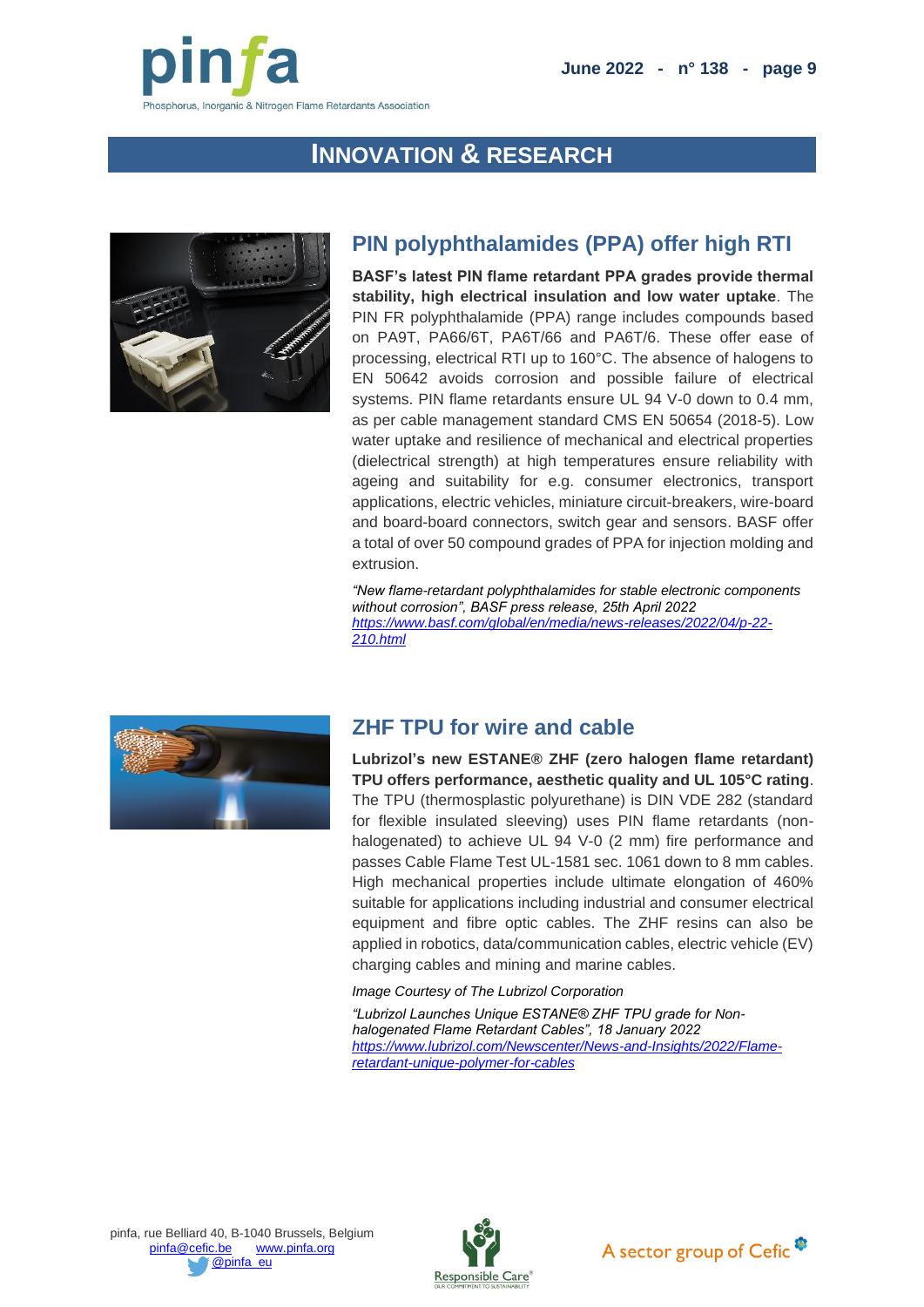

<span id="page-9-0"></span>

## **FR tapes & films for aviation, automobile**

**FLEXcon has expanded its non-halogenated, flame retardant portfolio with 2.0 and 4.0 mm transfer tapes and coated films.**  FLEXcon specialises in adhesive coating and laminating. The company's L-59FR Series products now achieve UL 94 V-0 at 2.0 to 4.0 mm coating thickness. FLEXcon® L-59FR Series products at 2.0 mm thickness also comply with Federal Aviation Regulation (FAR 25.853) standards for Vertical Burn (12 and 60 seconds), Heat Release, Smoke Density, and Toxicity (BSS 7239). Applications in aviation include component materials for interior ceiling and wall panels, textiles and floor coverings, seat cushions, structural flooring, and electrical conduits. FLEXmark® L-59FR coated films at 2.0 mm thickness also meet Federal Motor Vehicle Safety Standard (FMVSS) 302. Applications in automotive include components for seat cushions, sun visors, engine compartment covers, and trim panels.

*"FLEXcon Expands Product Line and Flammability Testing for L-59FR Series Flame-Retardant Adhesive", 2 March 2022 [https://www.flexcon.com/about/news-events/news-releases/flexcon](https://www.flexcon.com/about/news-events/news-releases/flexcon-expands-product-line-and-flammability-testing)[expands-product-line-and-flammability-testing](https://www.flexcon.com/about/news-events/news-releases/flexcon-expands-product-line-and-flammability-testing)*

# **Review of phytic acid as a PIN FR**

**Phytic acid from plants, which contains 28% phosphors w/w, is increasingly tested as the basis for bio-based PIN FRs**. The rieview summarises nearly one hundred studies of phytic acid and compounds based on phytic acid as PIN FRs in a range of polymers and applications (including EVA, PLA, PA, PU, PP, PVC, PE, epoxy). Phytic acid itself  $(C_6H_{18}P_6)$  has limitations as a flame retardant because it is hydrophilic and because high loadings are required. However, its six double hydroxyl (-OH) groups can be readily combined with metals giving phytate salts in which the metal ion provides flame retardnt or smoke suppression synergies, including salts of Al, Cu, Fe, La, Mg, Na, Ni, W. The metal salts can improve gas phase flame quenching and contribute to compact, glossy char formation. Phytic acid can also be compbined with inorganic FRs, e.g. by coating metal hydroxides onto phytate salts. Phytic acid can also be combined with nitrogen FRs, again by the hydroxyl groups, e.g. urea, melamine, diamines. Phytic acid – melamine nanosheets have shown to be effective in reducing heat release and smoke emission in PU, epoxy and PP. The nanosheets can also be doped with synergistic metal ions (e.g. Mn). Phytic acid and melamine can also be combined onto nanofillers, such as carbon nanotubes. The authors identify as areas for future research: further combinations of phytic acid with other mateirals to avoid hydrophilicity limitations; delivery as polyelectrolyte; combination with bio-sourced carbon materials (such as lignin); application in 3Dprinting (no studies identified to date).

*"Flame retardancy efficacy of phytic acid: An overview", T. Mokhena et al., J. Applied Science 2002, e52495 <https://doi.org/10.1002/app.52495>*

<span id="page-9-1"></span>



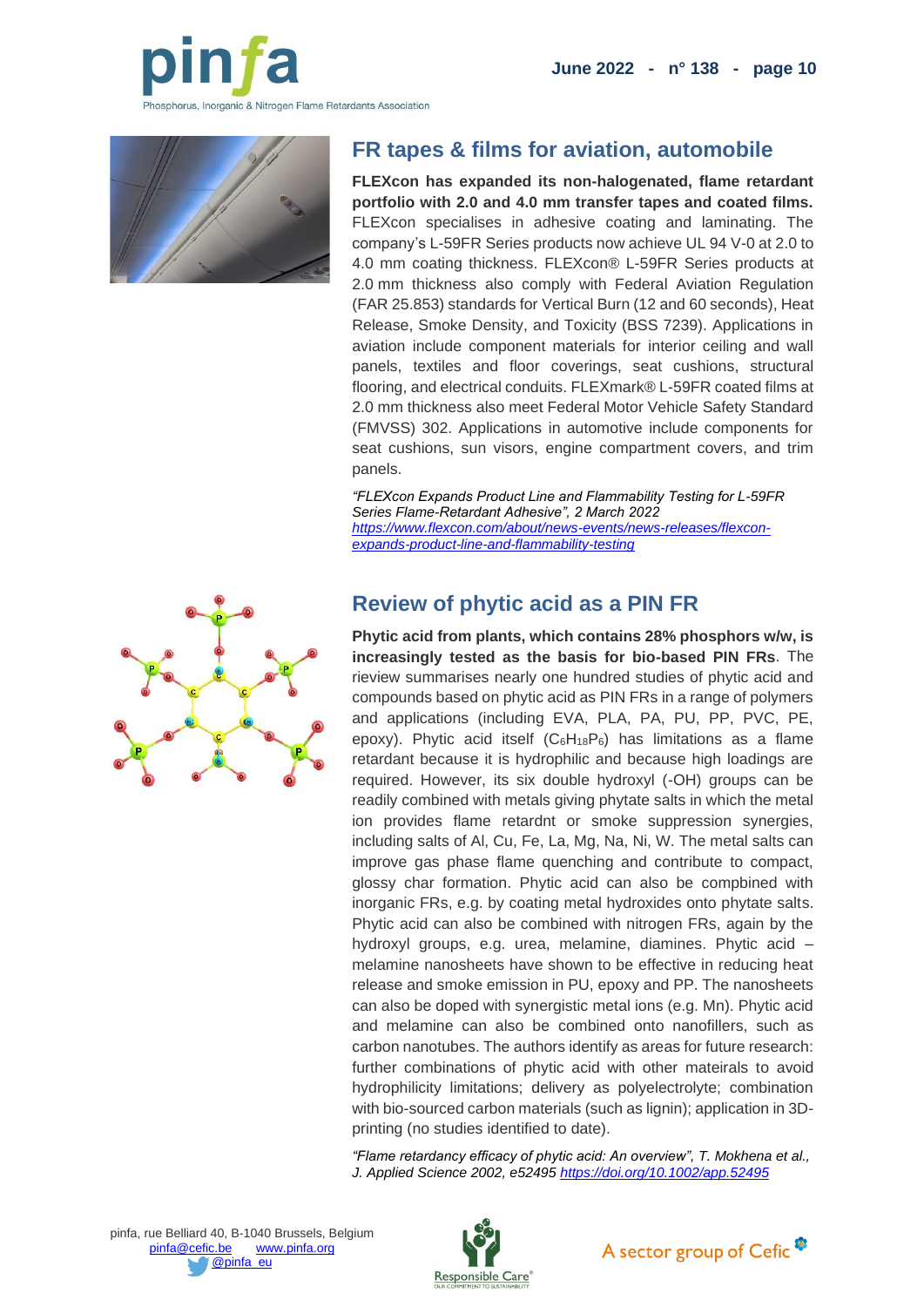

<span id="page-10-0"></span>

#### **Aluminium - phosphorus - nitrogen synergy**

**Trials suggest that an aluminium phosphonate and melamine cyanurate provide synergistic fire protection coating for ABS**. EMPCP (ethylene glycol methyl propionate cylohexanediol phosphonate) was reacted with aluminium isopropoxide to general an aluminium phosphonate (EMPCP-Al). This was tested with polyvinyl formal (PVFO) and melamine cyanurate (MCA), at ratio 88:9:3, as a surface coating for ABS polymer, coating thickness 50  $-$  130 µm (after 1 – 5 coatings by solvent deposition and evaporation) on 3.5 mm thick ABS samples. Limiting oxygen index (LOI) was increased from 17 (non-coated ABS) to 29 %, and peak heat release rate was reduced by over 50%, achieving UL 94 V-0. Analysis showed that the coating increased carbon dioxide and water release, and decreased hydrocarbon gas release. The authors conclude that this PIN coating achieves fire performance for ABS without modifying mechanical properties.

*"Highly efficient intumescent flame retardant coating for ABS: Preparation and application", J. Chen et al., J Appl Polym Sci. 2022, 139, e51860, <https://doi.org/10.1002/app.51860>*

<span id="page-10-1"></span>

### **PIN FRs effects on PU foam smoke**

**PIN flame retardants show varying impacts on fire performance and smoke emissions from rigid polyurethane foam**. Seven combinations of P-based, inorganic and nitrogen flame retardants and nano-fillers were tested and compared to pure rigid PU foam: triethylphosphate (TEP), dimethylpropanphosphonate (DMPP), cyclic phosphorus compound, aluminum hydroxide (ATH), ammonium polyphosphate (APP), zinc borate, multi-walled carbon nanotubes (MWNTs) and nanosized titanium dioxide. One combination showed negative effects both on fire performance (peak heat release rate pHRR, MARHE) and on smoke emission. The other six PIN combinations reduced pHRR and MARHE. A combination of 11% total loading of the three phosphorus PIN FRs, 15% zinc borate and 3% carbon nanotubes achieved nearly -20% pHRR and improvement of all four measured smoke parameters (- 10% total smoke release, - 13% maximum smoke density). Volatile organics in fire gases were analysed, concluding that nanofillers reduced the amount and number of occurring products, but nano-particles were not analysed in fire gases.

*"Analysis of flammability and smoke emission of rigid polyurethane foams modified with nanoparticles and halogen-free fire retardants", K. Salasinska et al., J Therm Anal Calorim (2017) 130:131–141 <https://doi.org/10.1007/s10973-017-6294-4>*